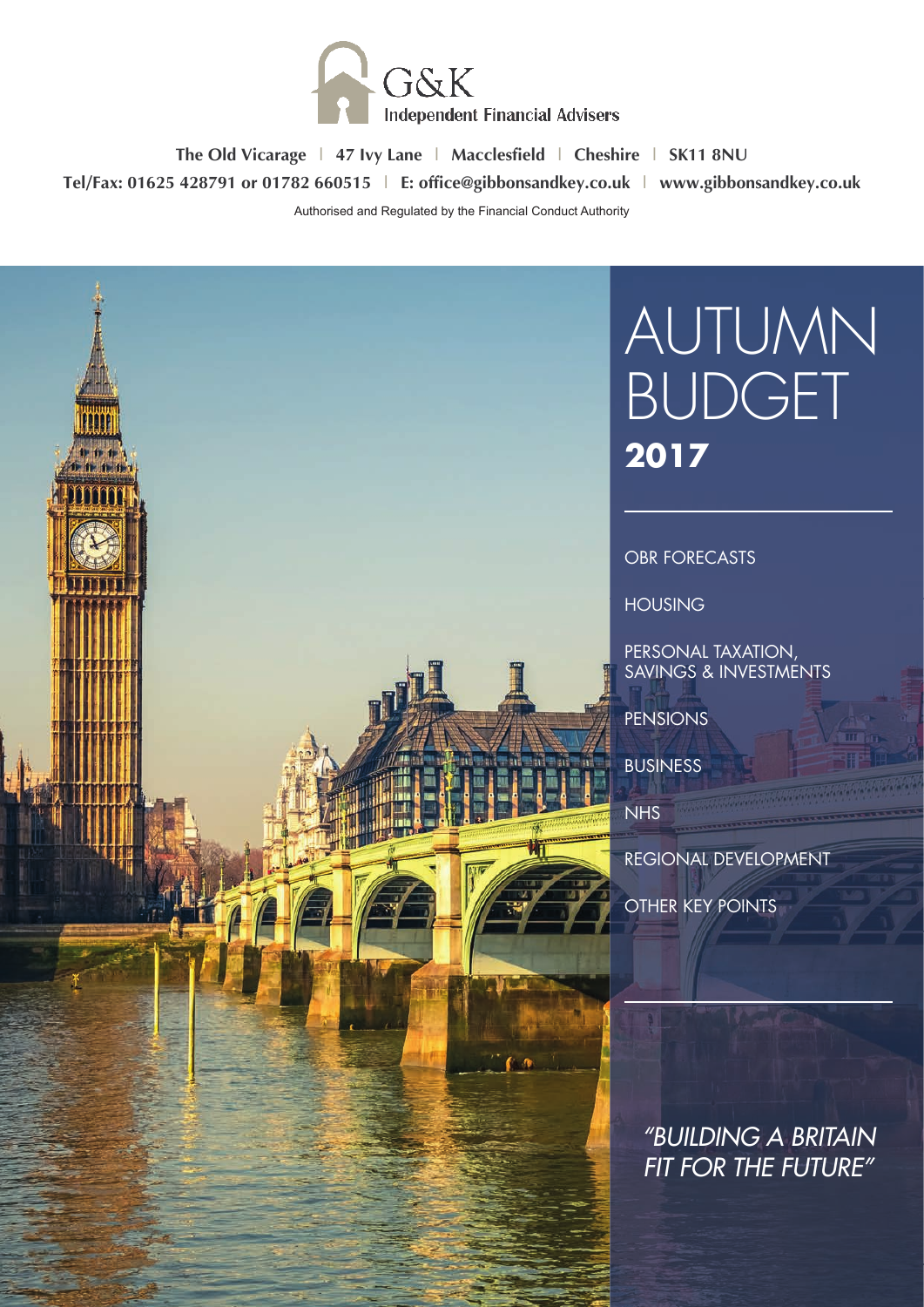# **AUTUMN BUDGET**  NOVEMBER 2017

In Philip Hammond's first Autumn Budget, the second Budget of 2017, the Chancellor of the Exchequer promised that his Government would, *"invest to secure a bright future for Britain".*

Set amid a backdrop of political and economic constraints, and with Brexit negotiations at a critical phase, the Conservatives are under intense pressure. The abolition of stamp duty for most first-time buyers and an array of other housing measures were prominent announcements.

# OBR FORECASTS

The Chancellor began by confirming that government borrowing is forecast to be £49.9bn this year, £8.4bn lower than forecast at the Spring Budget. He went on to add that the Office for Budget Responsibility (OBR) had downgraded its forecast of economic growth from 2% to 1.5% in 2017, 1.4% in 2018, 1.3% in 2019/20, up to 1.5% in 2021, and then 1.6% in 2022. At the same time, they predicted CPI inflation would peak at 3% in Q4 2017 and then begin to fall back towards the target of 2%. The percentage of public sector net borrowing to Gross Domestic Product (GDP) would equate to 2.4% in 2017, 1.9% in 2018, 1.6% in 2019, 1.5% in 2020, 1.3% in 2021 and1.1% in 2022/23.

# HOUSING

The Chancellor kept a key announcement until the end of his speech when he unveiled an ambitious house building initiative, promising to facilitate construction of 300,000 new homes each year by the mid-2020s. He will achieve this through a number of initiatives, including: pressurising developers sitting on unused planning permissions to either develop those sites or face compulsory purchase; developing five new 'Garden Towns' across the UK and ensuring that local authorities permit more homes for first-time buyers and 'affordable renters'.

Financially, within housing market support worth £44 billion over five years, he will commit £2.7bn to the Housing Infrastructure Fund, £630 million for 'small-site' allowances and £34 million to develop construction skills across the country. His ambition is to concentrate developments within existing urban areas, including city centres and around transport hubs, thus protecting the green belt.

*For the first time in seven years, April 2018 will see the pension lifetime allowance increase, by £30,000 to £1,030,000.*



On the demand-side, he surprised the House by announcing the abolition of stamp duty for first-time buyers on homes up to £300,000 and in very high-priced areas, such as London, offering a stamp-duty exemption on the first £300,000 purchase price on properties valued up to £500,000; the additional amount up to £200,000 will incur 5% duty. To take effect immediately in England, Wales and Northern Ireland. It will not apply to Scotland, unless they decide to adopt the measure.

Properties left empty by owners will face sanctions as he will give the relevant local authorities the right to increase the Council Tax premium from 50% to 100%.

#### PERSONAL TAXATION, SAVINGS & INVESTMENTS

On the tax front, the income tax personal allowance will be increased to £11,850 with effect from April 2018, with the higher rate tax band threshold increasing to £46,350. (Rates and bands may differ in Scotland, where a Draft Budget is due on 14 December.)

The ISA savings allowance for 2018/19 will remain at £20,000. The allowance for JISAs and Child Trust Funds will be uprated in line with CPI to £4,260.

The taxation of Trusts will be subject to a consultation in 2018 to make it simpler, fairer and more transparent.

Investors will be able to double their investment in Enterprise Investment Schemes (EIS) to £2 million, provided these are 'knowledge intensive' businesses. These firms may now receive £10 million – up from £5 million – of investment through either an EIS or Venture Capital Trust.

Employees on maternity and parental leave can pause their contributions to Save As You Earn share schemes for 12 months, rather than the current six months allowed from April 2018.

Tobacco tax will be increased by RPI inflation plus 2%, with hand-rolled tobacco attracting an additional 1% surcharge over this. In 2019, tax will increase on low-cost, high-alcohol drinks, including some ciders, but the tax on most ciders, wine and beer will remain frozen at current levels. Fuel tax will remain frozen as well.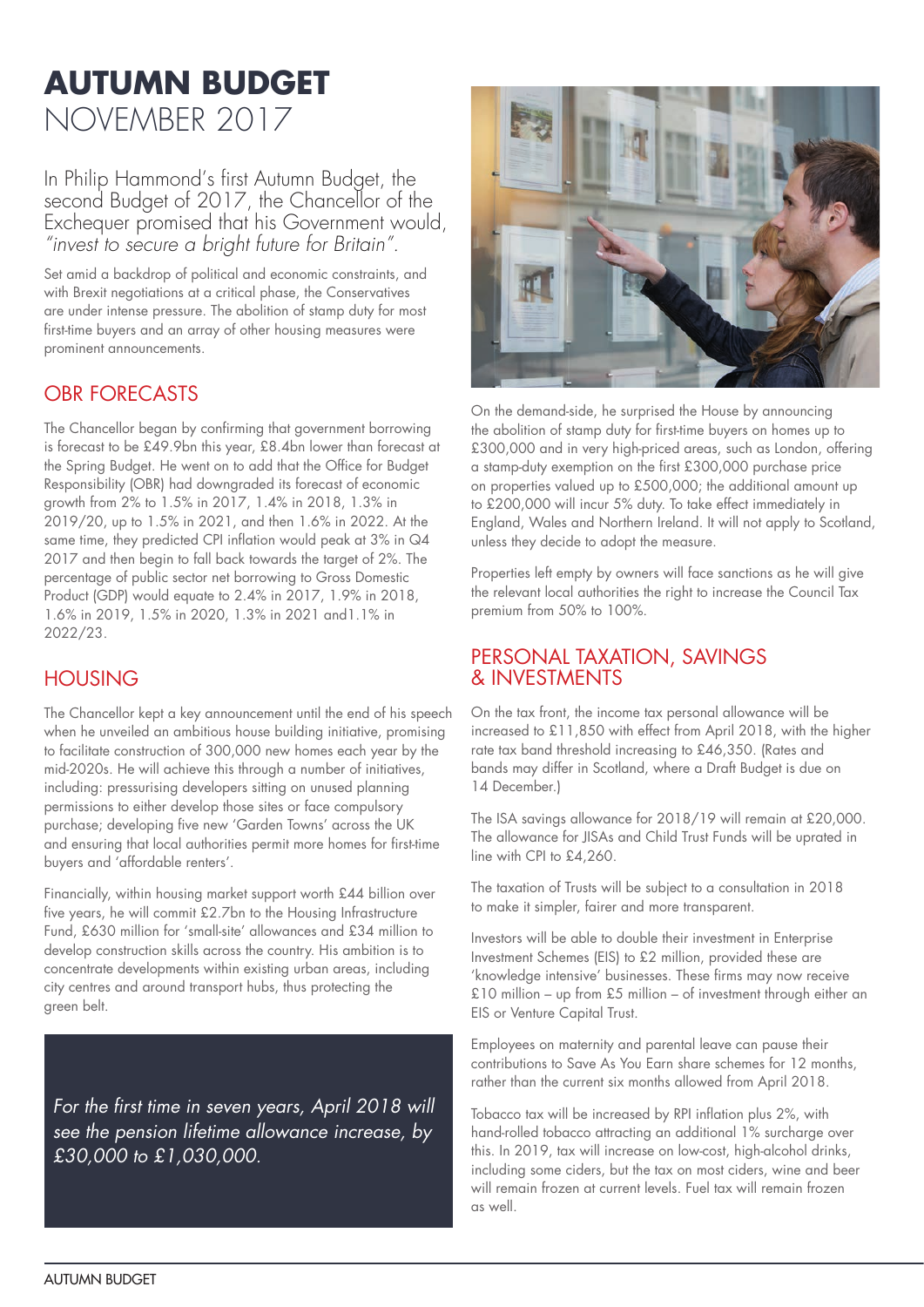# **PENSIONS**

For the first time in seven years, April 2018 will see the pension lifetime allowance increase, by £30,000 to £1,030,000. The basic State Pension will increase by the triple-lock formula. Therefore, April 2018 will see it rising by 3% (£3.65 per week) – for the full basic pension. The full new State Pension will, likewise increase via the triple lock by £4.80 a week.

## BUSINESS

Corporation Tax will follow the currently proposed levels. However, help was offered to small businesses, as after consultation with the British Chambers of Commerce, the Confederation of British Industry, and the Trades Union Congress, the Chancellor agreed to a range of business reliefs. The threshold for VAT registration will also remain at £85,000 for the next two years.

Given the 'Digital Consumer Age', Mr Hammond concentrated on the large consumer internet sites that have been seen to pay royalties to subsidiary companies domiciled in low-tax jurisdictions. In future, such payments will attract income tax payable by the UK domiciled company.

Addressing what he believed was existing VAT fraud, amounting to non-payment of up to £1.2bn on online sales, internet site owners facilitating such sales will also be held responsible for any outstanding VAT payments as well as the original vendor. He said that because of these moves, the *"UK now leads change to find solutions"* here and dubbed it a *"Tax for the digital economy."*

### **NHS**

Close to everyone's heart is the NHS, which he confirmed this year had seen the highest number of patients treated ever recorded. He has committed an additional £10bn of capital investment

this parliament for the NHS in England, with an additional £2.8bn of Resource Funding, £350 million of which will be made immediately available, with £1.6bn in 2018 and the balance by 2020. He further promised to listen to his Health Secretary 'favourably' after his future staff pay agreements have been concluded.

## REGIONAL DEVELOPMENT

As Mr Hammond strived to *"build an economy fit for the future"* the English regions and devolved parliaments of Wales, Scotland and Northern Ireland also benefited. Scotland will see the most benefit of his largesse to the tune of £2bn, Wales £1.2bn, and Northern Ireland benefiting by £650 million of investment.

Philip Hammond closed his Budget Speech with these words:

*"In this Budget I have set out a vision for Britain's future, and our plans for delivering it. By getting our debt down, by supporting British families and businesses, by investing in the technologies and the skills of the future, by creating the homes and the infrastructure our country needs."*

# OTHER KEY POINTS

- Further £10bn to support 'Help to Buy' Equity Loan scheme
- National Living Wage rises in April to £7.83 per hour
- £406 million investment in Maths and Technical education
- Railcard availability extended to 26-30 year olds
- Plastic waste reduction to be reviewed
- Company car/van benefit charges increase by RPI in April